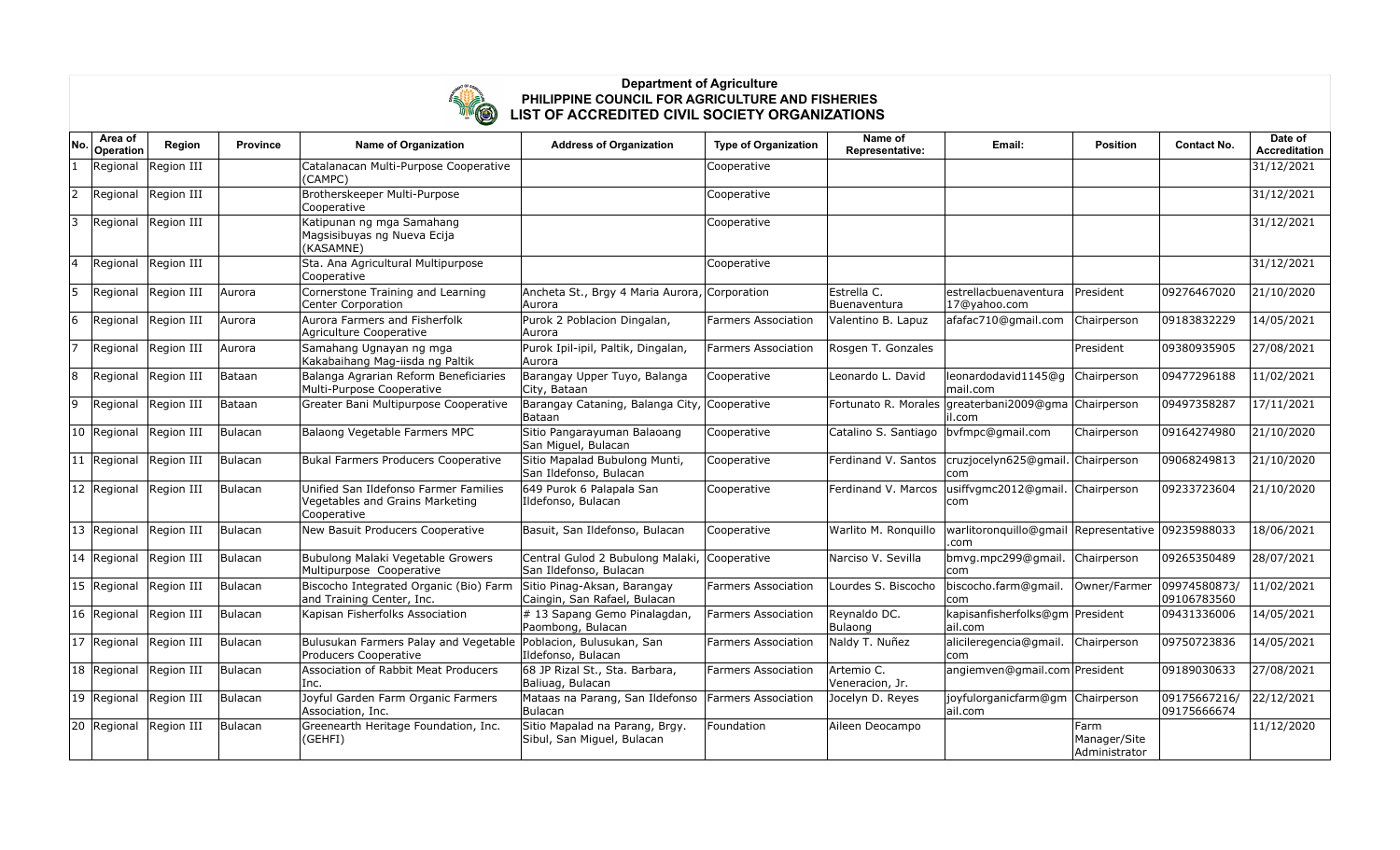

## **Department of Agriculture PHILIPPINE COUNCIL FOR AGRICULTURE AND FISHERIES LIST OF ACCREDITED CIVIL SOCIETY ORGANIZATIONS**

| No.          | Area of<br>Operation   | Region     | <b>Province</b> | <b>Name of Organization</b>                                                        | <b>Address of Organization</b>                                            | <b>Type of Organization</b> | Name of<br>Representative:             | Email:                                                     | <b>Position</b> | <b>Contact No.</b>                     | Date of<br><b>Accreditation</b> |
|--------------|------------------------|------------|-----------------|------------------------------------------------------------------------------------|---------------------------------------------------------------------------|-----------------------------|----------------------------------------|------------------------------------------------------------|-----------------|----------------------------------------|---------------------------------|
| 21           | Regional               | Region III | Nueva Ecija     | Golden Beans and Grains Producers<br>Cooperative                                   | 50 Sumacab Sur, Cabanatuan<br>City, Nueva Ecija                           | Cooperative                 | Leonilo S. dela Cruz                   | gbgpc@yahoo.com                                            | Chairperson     | 09336050433                            | 21/10/2020                      |
| 22           | Regional               | Region III | Nueva Ecija     | Nueva Ecija Federation of Dairy Carabao San Ricardo Talavera, Nueva<br>Cooperative | Ecija                                                                     | Cooperative                 | Gerard F. delos<br><b>Santos</b>       | nefedcco.dairy@yahoo.<br>lcom.                             | Chairperson     | 09774147727                            | 21/10/2020                      |
| 23           | Regional               | Region III | Nueva Ecija     | Bagong Buhay ng Mabini MPC                                                         | Purok 1 Mabini Sto Domingo,<br>Nueva Ecija                                | Cooperative                 | Antonio B. Sto.<br>Tomas               | Bbmmpc2019@yahoo.<br>com                                   | Chairperson     | 09339516067                            | 21/10/2020                      |
| $ 24\rangle$ | Regional               | Region III | Nueva Ecija     | Kababaihan ng Tabacao Primary MPC                                                  | Purok 3 Tabacao Talavera, Nueva Cooperative<br>Ecija                      |                             | Evangelina B.<br>Verganos              | mcdo talavera@yahoo Chairperson<br>.com                    |                 | 09122036095                            | 21/10/2020                      |
| 25           | Regional               | Region III | Nueva Ecija     | Samahang Kababaihan ng Capintalan,<br>Multi-Purpose Cooperative                    | Barangay Capintalan,<br>Carangalan, Nueva Ecija                           | Cooperative                 | Helen G. Villa                         | skc_mpc@yahoo.com                                          | Chairperson     | 09652995091                            | 11/02/2021                      |
|              | 26 Regional            | Region III | Nueva Ecija     | Simula ng Panibagong Bukas Multi-<br>Purpose Cooperative                           | Barangay Porais, San Jose City,<br>Nueva Ecija                            | Cooperative                 | Allan N. Benitez                       | allanbenitez576@gmail Chairperson<br>.com                  |                 | 09335021635                            | 11/02/2021                      |
| 27           | Regional               | Region III | Nueva Ecija     | Valiant Primary Multipurpose<br>Cooperative                                        | Bongabon, Nueva Ecija                                                     | Cooperative                 | Roy O. Santiago                        | pmpcvaliant@gmail.<br>com                                  | Chairperson     | 09208320728                            | 11/02/2021                      |
| 28           | Regional               | Region III | Nueva Ecija     | Talabutab Norte Primary Multi-Purpose<br>Cooperative                               | District 3, Talabutab Norte,<br>General Mamerto Natividad,<br>Nueva Ecija | Cooperative                 | Emmanuel Y.<br>Abesamis                | pmpc_talabutab@yaho Chairperson<br> o.com.ph               |                 | 09619545707/0 09/03/2021<br>9369511589 |                                 |
| 29           | Regional               | Region III | Nueva Ecija     | Technical Cooperation Project 3 Lagare<br>Farmers MPC                              | Purok 4, Brgy. Lagare,<br>Cabanatuan City, Nueva Ecija                    | Cooperative                 | Reynaldo e. Aber                       | Tcp3lagarecooperative Chairperson<br>@yahoo.com            |                 | 09335143911                            | 27/08/2021                      |
|              | 30 Regional            | Region III | Nueva Ecija     | Cooperative Enterprise for True<br>Economic Reform                                 | National Highway, Purok 3,<br>Cabaruan, Guimba, Nueva Ecija               | Cooperative                 | Catalino R. Obinario,<br>Jr.           | , centercoop98@gmail.<br> com                              | Chairperson     | 09105029790                            | 27/08/2021                      |
| 31           | Regional               | Region III | Nueva Ecija     | Eastern Primary Multi-purpose<br>Cooperative                                       | Barangay Sibut, San Jose, Nueva Cooperative<br>Ecija                      |                             |                                        | Samuel P. Mercarder easterncoop1992@gm<br>lail.com         | Chairperson     | 09312041907                            | 17/11/2021                      |
| 32           | Regional               | Region III | Nueva Ecija     | Bagong Pag-Asa Farmers Association                                                 | Barangay Vega, Bongabon,<br>Nueva Ecija                                   | <b>Farmers Association</b>  | Randy Gervacio                         | bpfa2018@yahoo.com                                         | Chairperson     | 09953418328                            | 11/02/2021                      |
|              | 33 Regional            | Region III | Pampanga        | Pansinao Parents Agriculture<br>Association                                        | Pansinao, Candaba, Pampanga                                               | Cooperative                 |                                        |                                                            |                 |                                        | 30/03/2021                      |
| 34           | Regional               | Region III | Pampanga        | Bambang Multipurpose Cooperative                                                   | #28 Purok 5, Bambang,<br>Candaba, Pampanga                                | Cooperative                 | Baltazar S. Payawal,<br>Jr.            | bambang_coop@yahoo Chairperson<br>.com                     |                 | 09298278521<br>09368328548             | 27/08/2021                      |
|              | 35 Regional            | Region III | Pampanga        | Sulong San Nicolas Farmers Marketing<br>Cooperative                                | Purok 2, San Nicolas, Arayat,<br>Pampanga                                 | Cooperative                 | Irma G. Magcalas                       | irmamagcalas@gmail.<br>lcom.                               | Chairperson     | 09051284913                            | 22/12/2021                      |
|              | 36 Regional Region III |            | Pampanga        | <b>ITBS Information Technology Business</b><br>Solutions Corporation               | San Fernando City, Pampanga                                               | Corporation                 | John Paul M. Miranda admin@itbs.com.ph |                                                            | President       | 09171657435                            | 01/10/2021                      |
| 37           | Regional               | Region III | Pampanga        | Paroba Livelihood Business and<br>Agriculture Association                          | Purok 6, Paroba-Matamo, Sta.<br>Lucia, Arayat, Pampanga                   | <b>Farmers Association</b>  | Jerry B. Guese                         |                                                            | Chairman        | 09650682982                            | 18/03/2019                      |
|              | 38 Regional            | Region III | Pampanga        | Vizal Sto. Niño Rice and Livestock<br><b>Farmers Association</b>                   | Vizal Sto. Niño, Candaba,<br>Pampanga                                     | <b>Farmers Association</b>  | Clara S. Ortega                        | claraortega114@gmail. Representative   09225570218<br> com |                 |                                        | 18/06/2021                      |
|              | 39 Regional            | Region III | Pampanga        | Tabon San Jose Farmer's Association,<br>Inc.                                       | Sitio Tabon, San Jose, San Luis,<br>Pampanga                              | <b>Farmers Association</b>  | Marlene G.<br>Bernardino               | galvanmarlene96@gm<br>lail.com                             | Representative  | 09457591717<br>09171745431             | 18/06/2021                      |
|              | 40 Regional            | Region III | Pampanga        | Mandasig Farmers Association Inc.                                                  | Purok 3, Mandasig, Candaba,<br>Pampanga 2013                              | <b>Farmers Association</b>  | Zosimo B. Estacio                      | mandasigfarmers@yah President<br>00.com                    |                 | 09168470019                            | 27/08/2021                      |